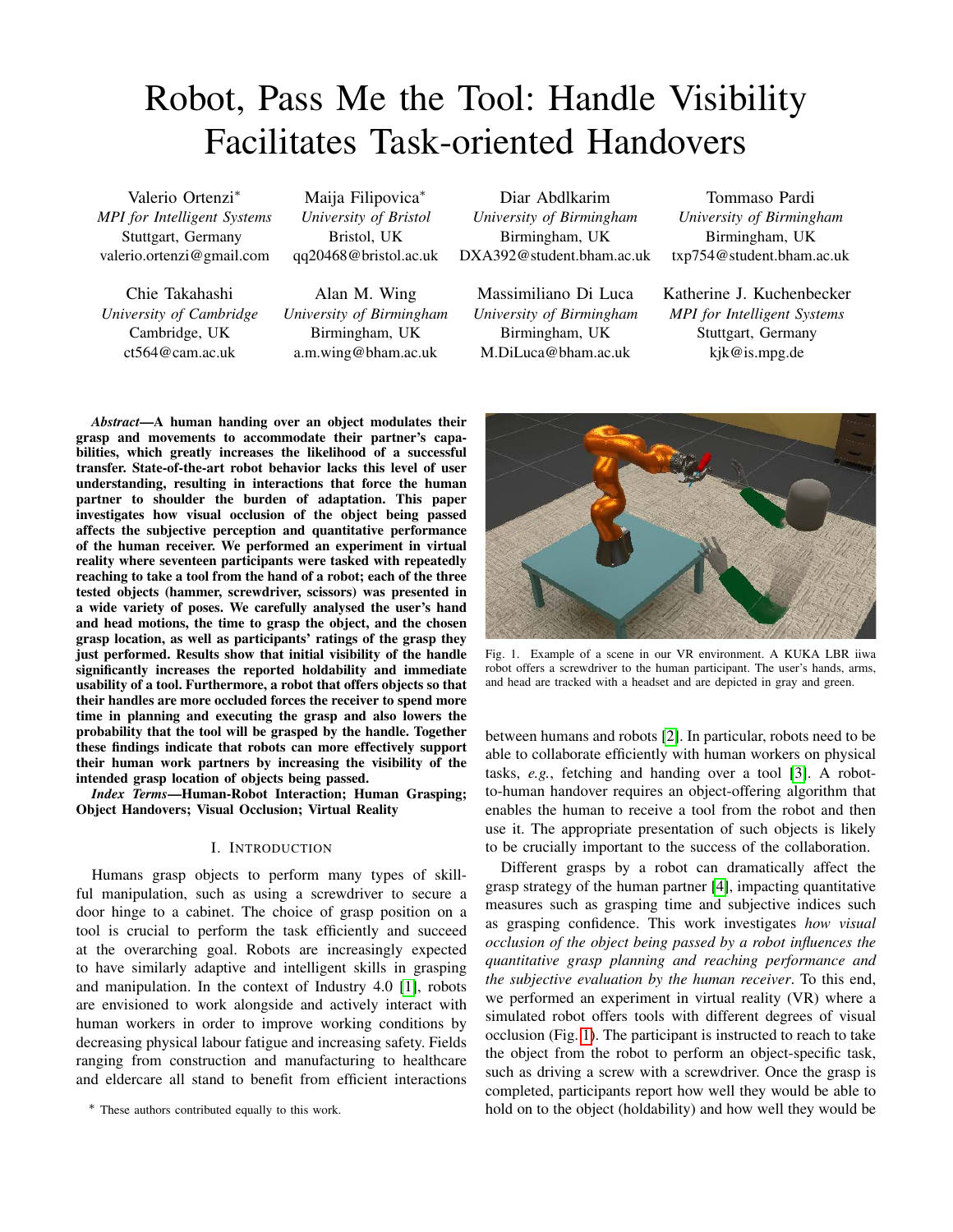able to perform the task without any further re-manipulation (immediate usability). Analyses of hand motion, head motion, reaction time, grasping time, grasp placement on the object, and subjective responses indicate how participants change their grasping strategy depending on the visual occlusion of the tool handle. This work is a step toward enabling robots to choose an appropriate grasp for a given handover by considering visual occlusion and its effects on the human receiver.

# II. RELATED WORK

A considerable amount of research in behavioural science shows that humans coordinate their motions to achieve a common goal during joint actions such as object handovers [\[5\]](#page-8-4)–[\[8\]](#page-8-5). In other words, humans tend to plan their motions by considering their partner's needs, representing their partner's actions, and predicting the consequent outcomes [\[9\]](#page-8-6), [\[10\]](#page-8-7). For this reason, scientists argue that humans form shared representations of the task to better predict each other's movements and to act accordingly [\[11\]](#page-8-8). Efficiency and social cohesion are also listed as reasons to adopt such shared representations. From this perspective, the goal of a passer's grasp on an object is not to retain the object, but rather to pass it so that the receiver can effectively perform a certain task [\[3\]](#page-8-2), [\[12\]](#page-8-9).

A robot should consider similar factors in order to be accepted and appreciated as a partner, and to positively influence the performance of the human it is supporting. It has recently been shown that a robot using different grasps while passing objects impacts the performance of a human receiver [\[4\]](#page-8-3). In particular, a robot grasp strategy that accounts for the subsequent task of the human receiver can reduce the time to complete the task by eliminating post-handover readjustments of the object [\[4\]](#page-8-3). Moreover, human perceptions of the interaction improve especially when the use of the object introduces strict constraints on the choice of grasp [\[4\]](#page-8-3). Therefore, the robot grasping strategy is pivotal for the success of a handover and should account for the receiver's task.

In general, a successful robot grasp is characterised by stability [\[13\]](#page-8-10) and/or speed [\[14\]](#page-8-11); the task to perform [\[15\]](#page-8-12) and its requirements in terms of force and mobility [\[16\]](#page-8-13), [\[17\]](#page-8-14) are often ignored. In detail, many aspects influence the choice of a grasp [\[18\]](#page-8-15)–[\[21\]](#page-8-16), including the initial pose of the object; the environmental constraints, such as gravity; the object constraints such as shape, size and function; the task constraints, such as the need to place the tip of the screwdriver on the screw and to twist the handle to apply enough torque; the gripper constraints such as the size of the robot hand relative to the object; and the habits of the agent such as experience and social convention. While there is no consensus as to which aspect is predominant for a grasp choice, and much work has investigated subsets of these aspects, there is general agreement that grasping is a purposive action [\[22\]](#page-8-17) and is situation-dependent [\[17\]](#page-8-14), [\[23\]](#page-8-18). Such considerations are important for robots to choose efficient and effective behaviours when collaborating with humans. In situations where robots hand objects (such as tools) to humans, the object should be easily accessible to the human. This goal poses additional constraints on the grasp selection for

the robotic system, as the areas that are easier to grasp by humans may overlap with areas where a large number of stable grasps can be found for the robotic gripper. For instance, the handle of a knife is likely to be the preferred area for grasping by both human and robot, but selecting a handle grasp that maximizes the ease of execution for a robotic system may increase the time needed for the human to grasp the object and/or encourage potentially aversive or harmful human actions such as grasping a part of the blade.

Presented object orientation and robot pose are known to be critical to the performance of a handover [\[24\]](#page-8-19)–[\[26\]](#page-8-20). However, humans can react only to their estimates of these physical quantities, which must be acquired via visual perception. When an object's handle is clearly visible, its position and orientation are easy to perceive. Thus, we decided to focus our attention to how visual occlusion impacts the planning of a grasp and the subjective perception of the handover. Our focus constitutes a fundamental difference to [\[4\]](#page-8-3), who concentrated on post-handover manipulations and task completion time. To our knowledge, this is the first study on the influence of visual occlusion of the object on the performance of a human receiver. We do not focus on the success rate of the object exchange, as we postulate that humans can easily leverage their manipulation and motion skills to succeed in grasping well-known objects. In contrast, we focus on the planning and the perception of the receiver's reach as a function of the presentation of the object. Specifically, we focus on visual occlusion of the handle because it is an observable quantity that could directly impact the receiver.

Generally, testing physical human-robot interaction (HRI) approaches necessitates conditions that are both repeatable and similar to real-world scenarios. However, cost, time, safety, available equipment, and natural physical variability can impose limitations that prevent full repeatability. Many of these shortcomings can be overcome using virtual reality (VR), whose reliability for testing HRI approaches has been positively assessed [\[27\]](#page-8-21). This study leverages VR to ensure full repeatability of each object offering across participants and to enable the testing of a higher number of handover scenarios in a shorter period of time. Of note, we do not try to simulate physical interactions between the receiver's hand and the object; instead, we use VR to analyse planning and reaching to grasp. VR has been shown to be effective in human object manipulation and grasping even without haptic feedback [\[28\]](#page-8-22), [\[29\]](#page-8-23). The use of VR, augmented reality (AR), and mixed reality (MR) has gained momentum as an alternative platform for conducting interaction studies in HRI, with several works replicating non-virtual studies and testing collaboration scenarios [\[30\]](#page-8-24)–[\[32\]](#page-8-25). Moreover, VR, AR, and MR are increasingly used in applications with and for robotics [\[33\]](#page-8-26).

## III. MATERIALS AND METHODS

## *A. Experimental Setup and Protocol*

We developed a VR experiment using Unity (Unity Technologies, 2019.3.11f1) and an Oculus Quest VR headset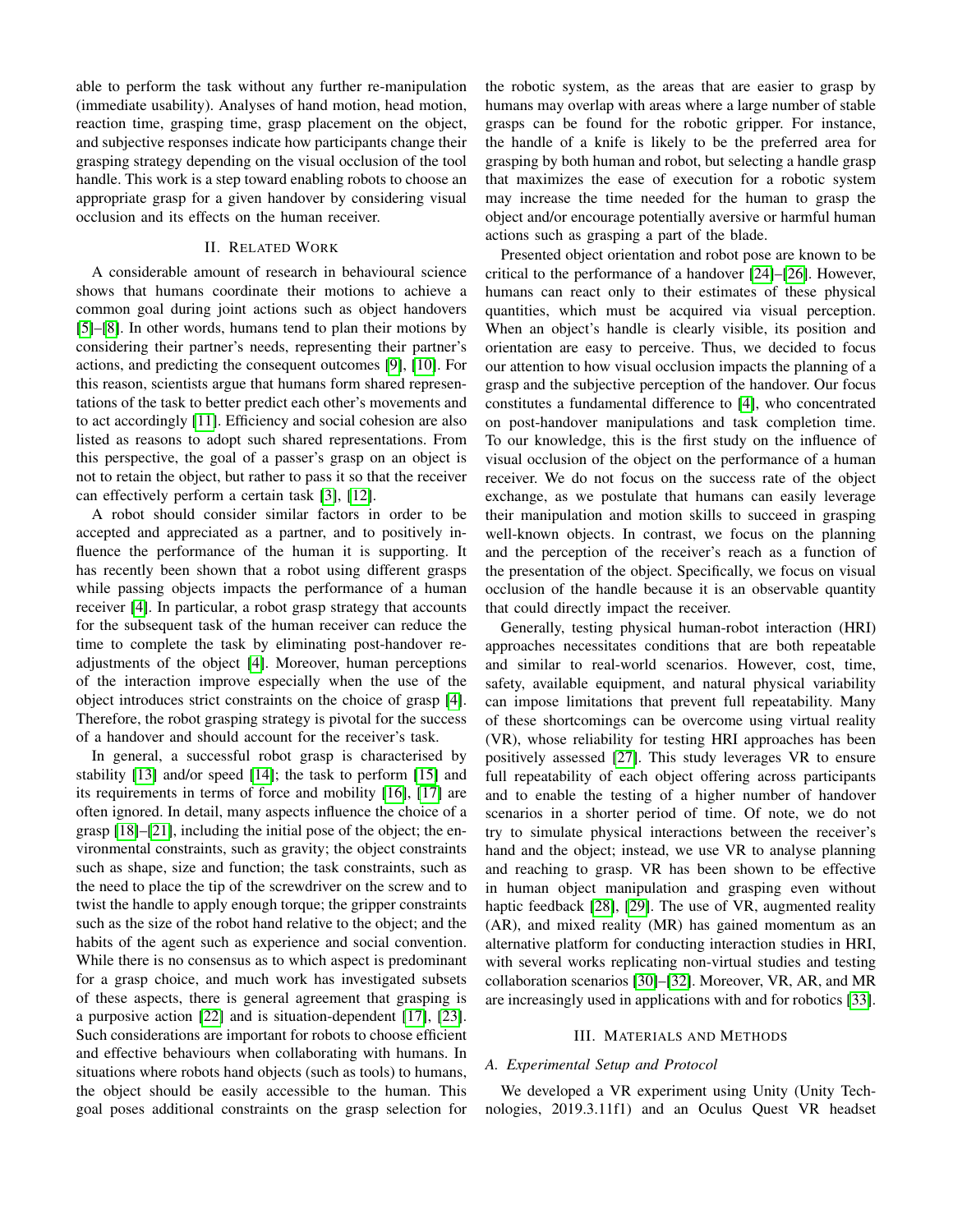

<span id="page-2-0"></span>Fig. 2. Normalised visibility values and visibility class for all trials presented in the experiment. Each point represents one trial for the corresponding object. The pictures on the right show the images used to calculate the approximate maximum handle visibility for each object.

(Facebook Technologies, USA), which provides controllerfree tracking of the user's hands and fingers at 60 Hz and visual rendering of the 3D scene at 90 Hz. The experimental scene consisted of a fixed-base KUKA LBR iiwa robot arm located on a table in the center of a room and equipped with a three-fingered gripper (BarrettHand BH8-262) (Fig. [1\)](#page-0-0). The participant sat on a chair with no wheels and no armrests, and they could move their upper body freely. In each trial, the robot offered one of three tools taken from the YCB dataset [\[34\]](#page-8-27): hammer, screwdriver, and scissors. The pose of the robot arm was kept constant throughout all trials so that the robot hand was always in the same position. The pose of the fingers of the robot hand varied across simulated grasps. The handover location was therefore constant throughout the study.

The objects were offered at varying levels of visual occlusion of the area designed for grasping, *i.e.,* the handle (Fig. [2\)](#page-2-0). We defined *visual occlusion* as the number of handle pixels visible from a default user viewpoint divided by the number of handle pixels visible from this same viewpoint when the object is held in the iconic highly visible pose shown in Fig. [2.](#page-2-0) This definition yields a continuous visibility score ranging from 0 to slightly more than 1; a small number of grasps have a normalized visibility value greater than 100% because the handle was even more visible than in the hand-selected iconic pose. This continuous score was further divided into four visibility levels. These approximate visibility categories allowed us to balance the experimental conditions and to use a block experimental design.

We used a Unity-based grasp simulator called PrendoSim [\[35\]](#page-8-28) [\(https://prendosim.github.io\)](https://prendosim.github.io) to generate over 1000 physically realistic grasps for each of the three objects by randomly changing the initial pose of the object with respect to the robot hand. Though it varied substantially, the orientation of the object was not explicitly controlled in this experiment. Given the low number of stable grasps found for visibility less than 20%, the four visibility levels were defined as level 1:  $\langle 40\% \rangle$ , level 2: 40–60%, level 3: 60–80%, and level 4: >80%. We randomly picked ten grasps for each level of visibility for each object, yielding 120 trials in total, *i.e.*, 3 objects  $\times$  4 levels of occlusion  $\times$  10 scenes. Fig. [2](#page-2-0) reports the handle visibility for all selected trials, and Fig. [3](#page-2-1) shows cartoon versions of twelve sample grasps used in the study. The trial order was randomised for each participant.



<span id="page-2-1"></span>Fig. 3. Sample grasps tested in the study. Each column corresponds to a visibility level, and each row shows one object.

At the beginning of the experiment, we collected demographics and handedness information. The participant then took part in a training session by performing grasps to familiarise themselves with the experimental protocol. Users were instructed to grasp each tool as if planning to use it. In particular, they were asked to grasp the hammer to hammer in a nail, the screwdriver to drive a screw, and the scissors to cut a piece of paper. A VR animation showed how each tool would be used. The sequence of a trial is described visually in Fig. [4,](#page-3-0) and this paper's supplementary video shows several sample trials. At the start of each trial, the participant placed their hands inside highlighted spheres near their waist to ensure consistency in initial conditions across trials. When the robot appeared, the starting spheres disappeared, and the participant could start reaching to grasp the object with their right hand. As soon as the hand of the participant virtually touched the object, the reach was considered finished and the scene dissolved. If a participant contacted the robot while performing this task, the collision was ignored. After each trial, participants answered two questions. Question 1 (Q1) was: *Given the grasp you just performed, how well would you be able to hold the object?* Question 2 (Q2) was: *Given the grasp you just performed, how easy would it be to use the object immediately?* The participant answered these questions on a visual analogue scale, where the minimum meant "Not at all" and the maximum meant "Extremely".

We wanted participants to think about the task to perform with the tools; thus, we introduced another type of trial in which they were asked to grasp the object as fast as possible. These trials were signalled with a "Timed" sign. Each participant experienced 30 timed trials interspersed randomly with the 120 task trials. Therefore, the experiment consisted of 150 trials, which were divided into 10 sets of 15 trials. Participants could take a break at the end of each set and independently decide the length of such breaks. They could also discard a trial whenever they felt that something unexpected had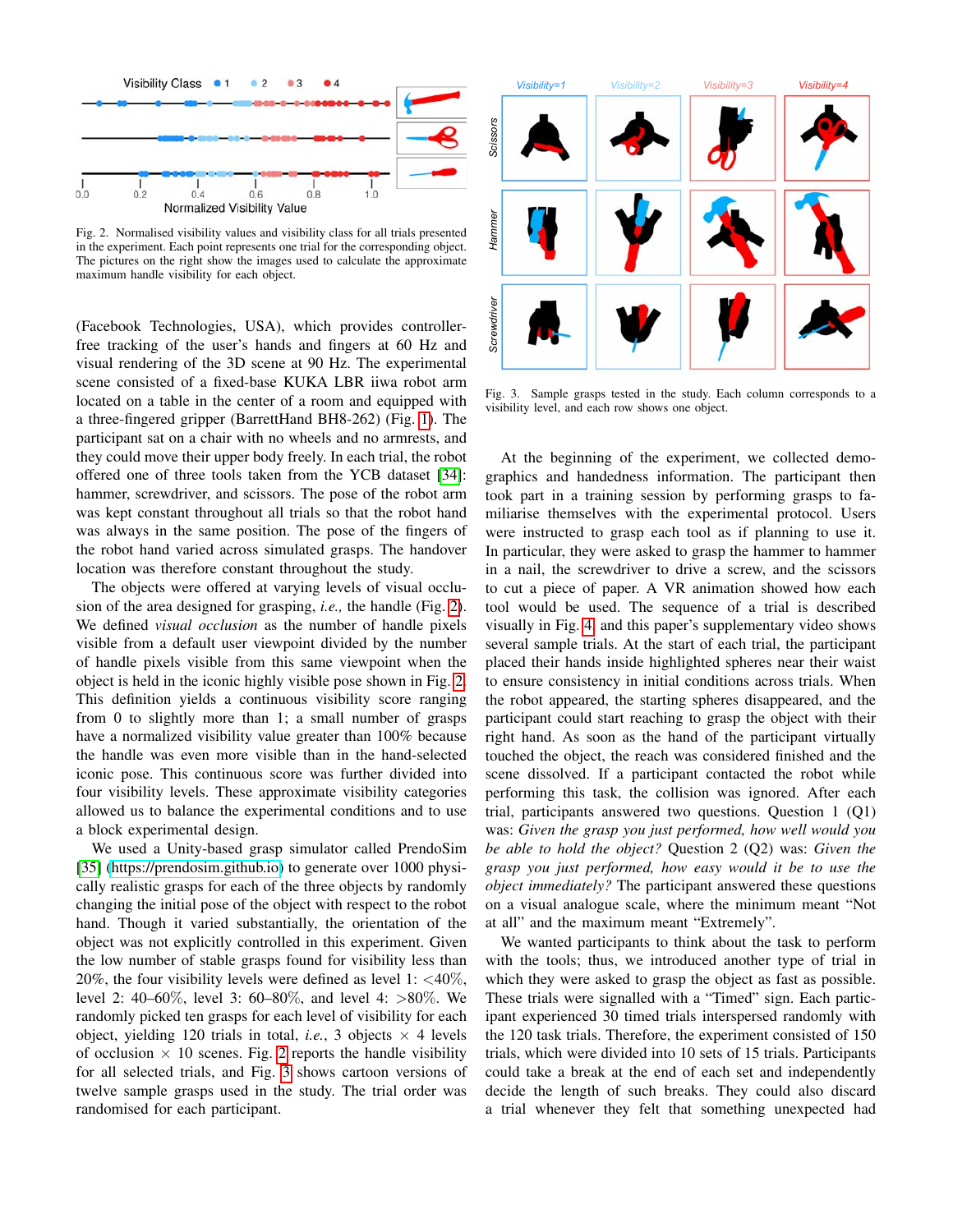

<span id="page-3-0"></span>Fig. 4. Sample trial in our experiment. Top row, left to right: The participant waits with their hands in the designated spheres. Then they reach for the object presented by the robot and grasp it; the detected contact points are highlighted in cyan but were not visible during the study. Bottom row, left to right: The user answers Q1 and Q2 about the grasp they just performed. The final picture shows an aggregate of the contact points of multiple users for this scene.

occurred that might have affected their performance, such as a tracking error or a lapse in attention. These data were then marked as invalid and not used in the analyses. Overall, the experiment took 50 to 90 minutes to complete.

Conducting this study in VR allowed us to achieve accurate repeatability of the trials, presentation of a high number of scenes, accurate hand and head tracking, and automatic placement of the object in the robot hand at the start of each trial. These four benefits would have been difficult to achieve with a real robot. However, using VR also has drawbacks: it may not be analogous to the real-world setting, and participants may respond differently. We tried to address these issues by including realistic details to enable a high degree of immersiveness, and we terminated each trial when the user touched the object to avoid a mismatch between visual and haptic feedback. Stopping at contact thus preserved the illusion of kinematic interactions (reaching), and allowed us to focus on grasp planning and reaching. Furthermore, we allowed the participants to take a break and root back to the physicality of reality after completing each set of trials.

#### *B. Data Analysis*

In each trial we collected the trial number, trial scene, reaction time, grasp time, wrist position over time, head position over time, and answers to Q1 and Q2. Fig. [5](#page-3-1) shows a sample trial from the study. The reaction time is defined as the time between the start of the trial and when the hand of the participant left the highlighted starting sphere. The grasping time is defined as the time between that instant and the first touch with the object, *i.e.*, the total trial time minus the reaction time. The motion signals (the position of the right wrist over time and the position of the head over time) were first smoothed with a second-order Butterworth lowpass filter with a cutoff frequency of 2 Hz to remove motion artifacts and outliers caused by Quest tracking errors. Then



<span id="page-3-1"></span>Fig. 5. Trajectory of the user's right hand from a sample experimental trial.

the length of each right-hand trajectory was computed as the sum of finite differences between two consecutive time instants over the entire trial time. We defined the hand excursion as the difference between the actual hand trajectory length and the minimum distance between the starting and ending hand positions in a straight line. The length of each recorded head trajectory was computed in the same way as the hand trajectory. Finally, to distinguish lateral motions that provide a new viewing angle from normal motions that increase the viewed size of the object, we defined the lateral head motion as the length of the head trajectory projected onto the frontal plane of the user.

We analysed changes in behavioural variables with increasing object visibility levels by assessing the impact of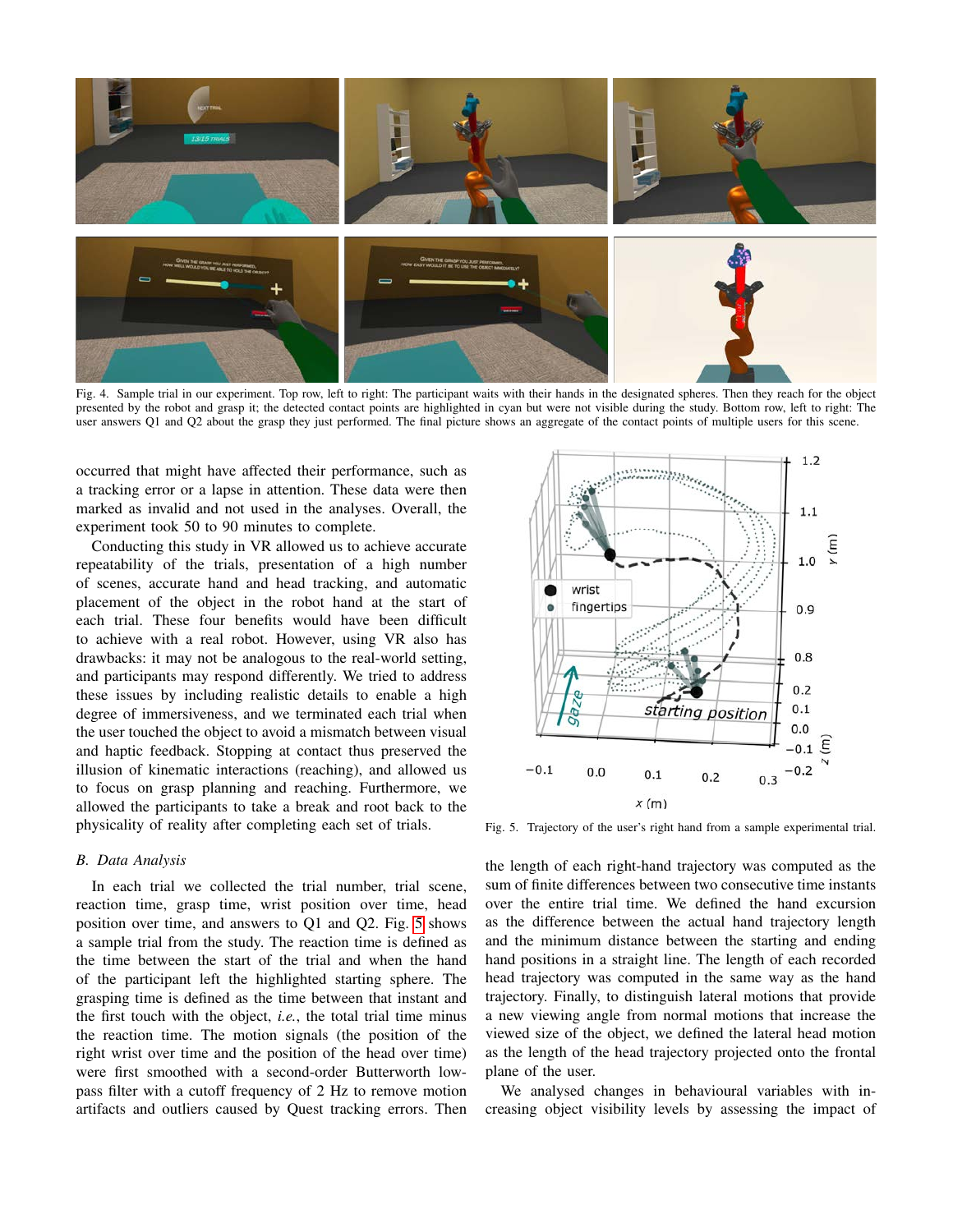visibility on all six of the calculated metrics. To this end, we used generalized linear mixed-effects models (GLMM, via the lme4 R package) to predict the corresponding target variable and model intercept for each participant. GLMMs are a generalization of linear mixed-effects models that extends to dependent variables sampled from non-normal distributions such as reaction time data [\[36\]](#page-8-29). To assess the impact of visibility on grasp location (*i.e.*, whether the object was grasped by the handle) we used a one-tailed two-proportion Z-test to detect whether the proportion of grasps occurring on the handle increased with visibility level. Finally, we used linear mixed-effects models to measure the impact of visibility on participants' responses to Q1 and Q2. Throughout our statistical analyses, we used a likelihood ratio test to determine whether visibility has a significant effect on each measured outcome, and we used  $\alpha = 0.05$  as the level at which we reject the null hypothesis.

#### *C. Participants*

Seventeen participants took part in the experiment (gender: female = 10, male = 7; age  $\in$  [26, 58] years,  $\mu_{\text{age}}$  = 32.8,  $\sigma_{\text{age}}$ = 7.9). All participants were healthy, were right-handed (16) or ambidextrous (1), reported normal or corrected-to-normal vision, reported no history of neurological diseases, and had unencumbered movement of their right hand. Participants were not aware of the purpose of the experiment. The study was advertised via mailing lists and Facebook posts. Individuals participated on a voluntary basis and gave their signed consent at the start of the study. The experiment followed procedures approved by Haptic Intelligence Department's framework agreement with the Max Planck Ethics Council, with protocol number F016A.

## IV. RESULTS

#### *A. Task versus Timed Trials*

We compared how participants performed task and timed trials by examining reaction time and grasp time, regardless of visibility conditions, as reported in Fig. [6.](#page-4-0) If the trial type affected participants' actions, we would expect to see higher time metrics in task trials compared to timed trials. We used a Wilcoxon signed rank test to compare the values of each metric averaged for each participant. Our analyses revealed that reaction times and grasp times were indeed higher for the task trials  $(V = 138, p < 0.01$  and  $V = 146, p < 0.001$ , respectively, with  $n = 17$ ). These results indicate that user behaviour in task trials differed from that in timed trials, as intended.

#### *B. Visibility Effects on Behavioural Outcomes*

We assessed the impact of visibility on our behavioural metrics in task trials. Fig. [7](#page-4-1) and Table [I](#page-4-2) show these results.

*1) Reaction Time:* Reaction time is modelled as the dependent variable, visibility level as the fixed effect factor, and participant ID and experimental block as random effects. Reaction time data are specified to be sampled from a gamma distribution with an identity link function. A significant effect



<span id="page-4-0"></span>Fig. 6. Average A) reaction time and B) grasp time for each participant in the task and timed trials.



<span id="page-4-1"></span>Fig. 7. Mean and standard error of A) reaction times, B) grasp times, C) hand trajectories, and D) hand excursions across all users for visibility levels 1–4.

of visibility on reaction time was observed ( $\beta = -0.04$ ,  $p < 0.0001$ , indicating a reduction of reaction time with increasing visibility; in other words, grasping low-visibility tools requires more planning time.

*2) Grasp Time:* We use the same framework to analyse the effect of visibility on grasp time. A significant effect of visibility on grasp time was observed ( $\beta = -0.06$ ,  $p < 0.0001$ ), indicating that participants needed less time to move to grasp the tool when the handle visibility was high.

| Variable                              | ß                  | 95% C.I.                            | Significance         |
|---------------------------------------|--------------------|-------------------------------------|----------------------|
| Reaction time (s)<br>Grasp time $(s)$ | $-0.04$<br>$-0.06$ | $-0.06, -0.03$<br>$-0.09, -0.03$    | < 0.0001<br>< 0.001  |
| Hand trajectory (m)                   | $-0.02$            | $-0.03, -0.01$                      | < 0.0001             |
| Hand excursion (m)<br>Head motion (m) | $-0.01$<br>$-0.01$ | $-0.011, 0.005$<br>$-0.013, -0.004$ | < 0.0001<br>< 0.0001 |
| Lateral head motion (m)               | $-0.018$           | $-0.023, -0.013$                    | < 0.0001             |

<span id="page-4-2"></span>TABLE I FIXED-EFFECT COEFFICIENTS FOR THE EFFECT OF VISIBILITY ON BEHAVIOURAL OUTCOMES.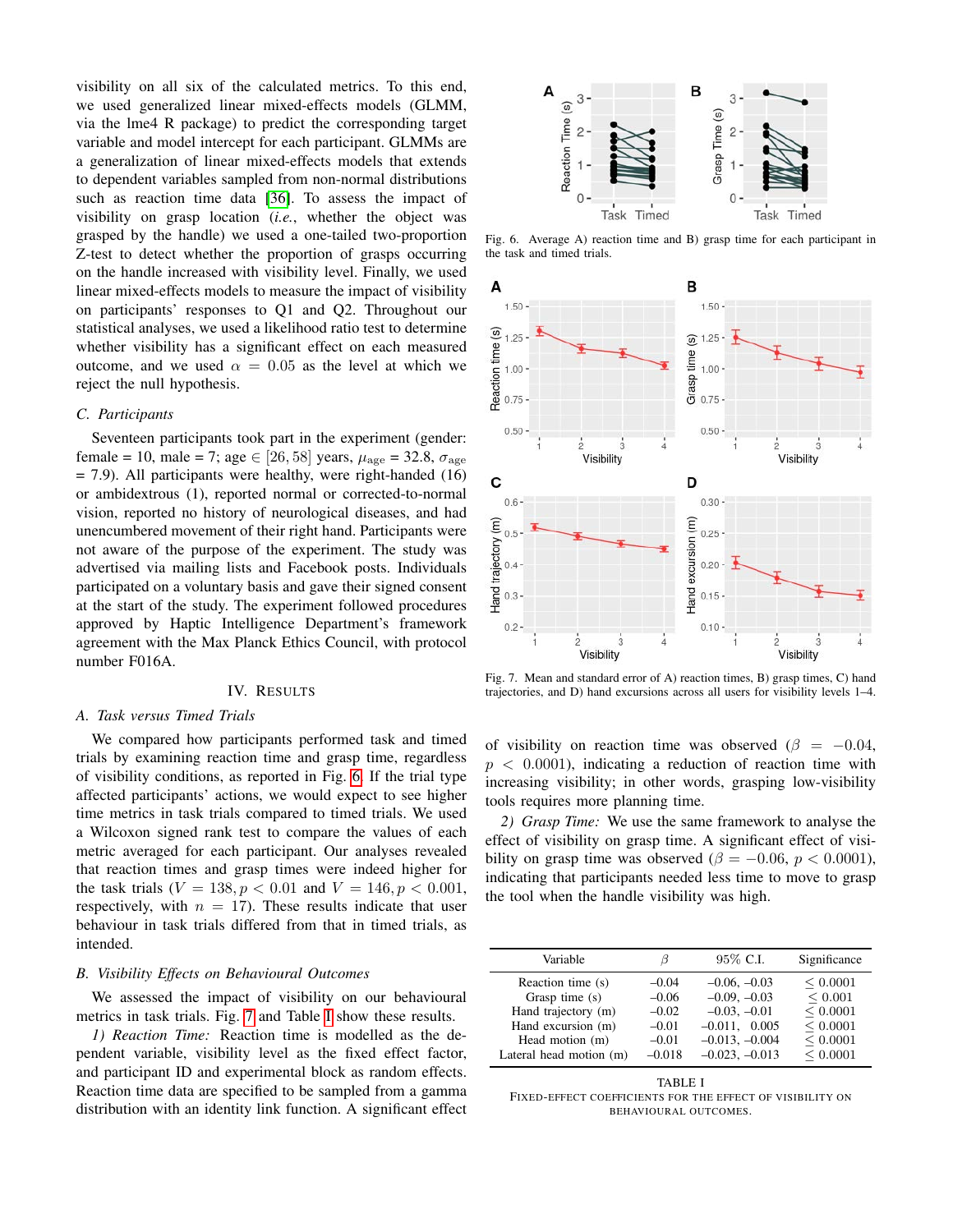*3) Hand Motion:* Next we inspect the amount of hand movement recorded under different visibility conditions. There was a significant effect of visibility on the length of the hand trajectory, with a reduction observed with increasing visibility levels ( $\beta = -0.02$ ,  $p < 0.0001$ ). However, the confidence intervals are wide relative to the size of the effect, indicating that the effect may vary. To better assess the effects of handle visibility on hand movement, we examined hand excursion, which is the extra distance the hand travelled to reach the tool, compared to the shortest path. There was a significant effect of visibility on hand excursion; the participant's hand trajectory was typically closer to the minimum when the handle was more visible ( $\beta = -0.1$ ,  $p = 0.0001$ ).

*4) Head Motion:* Next we inspected the amount of head movement participants made under different visibility conditions. There was a small but significant decrease in the total length of the head trajectory associated with object handle visibility ( $\beta = -0.01$ ,  $p < 0.0001$ ). We performed the same analysis on lateral head motion; results show that lateral head motion decreased as visibility improved ( $\beta = -0.018, p \leq$ 0.0001). Taken together, these findings indicate that lower levels of handle visibility caused users to move their head laterally so they could observe the object from multiple angles.

## *C. Grasp Location*

For task trials, the participants were instructed to grasp the object as if they intended to use it in the relevant task (hammering, screwing, or cutting). In optimal circumstances, where the object handle was clearly visible, we would expect the participant to grasp the tool by the handle. To determine whether visibility affected grasp location, we performed a twoproportion Z-test to detect whether the proportion of grasps occurring on the handle increased with visibility level; we divided each object into the red handle zone and blue nonhandle zone shown in Fig. [2,](#page-2-0) and we calculated the average proportion for each participant in each visibility level. The Z-test estimates the likelihood of two measured proportions arising due to chance. We used a directional hypothesis, as we expect more grasps on the object handle for higher visibility levels, and compared adjacent visibility levels in pairs. The data are shown in Fig. [8.](#page-5-0) There was a statistically significant increase in grasps occurring on the handle when comparing visibility levels 1 and 2, with  $Z = 4.12$ ,  $p \le 0.0001$ , and levels 3 and 4 with  $Z = 4.33$ ,  $p \le 0.0001$ . The increase between levels 2 and 3 is not statistically significant  $(Z = 1.17,$  $p = 0.12$ .

## *D. Reported Holdability and Usability*

Finally, we analysed the effect of visibility on responses to the two questions that followed each trial, which assessed the subjects' self-reported ability to *hold* and *use* the object they had just reached to grasp. These results are shown in Table [II](#page-5-1) and in Fig. [9,](#page-6-0) using 0 for the minimum response and 100 for the maximum response.



<span id="page-5-0"></span>Fig. 8. Proportion of grasps occurring on the handle of the object by visibility level. The average proportion is computed for each participant. Error bars indicate the standard error across participants, and asterisks indicate statistically significant increases of grasps occurring on the handle when comparing adjacent visibility levels.

|                | Variable             | ß        | 95% C.I.        | Significance |
|----------------|----------------------|----------|-----------------|--------------|
| O1             | Visibility           | 9.12     | 7.68, 10.56     | < 0.0001     |
|                | Object: screwdriver  | $-14.85$ | $-20.42, -9.27$ | < 0.0001     |
|                | Visibility: scissors | $-3.76$  | $-5.78$ , 1.73  | < 0.0001     |
| O <sub>2</sub> | Visibility           | 13.23    | 11.44, 15.02    | < 0.0001     |
|                | Object: screwdriver  | $-7.92$  | $-14.83, -1.01$ | ${}< 0.05$   |
|                | Object : scissors    | 20.77    | 13.86, 27.68    | < 0.0001     |
|                | Visibility: scissors | $-8.74$  | $-6.23$ , 0.07  | < 0.0001     |

TABLE II

<span id="page-5-1"></span>FIXED-EFFECT COEFFICIENTS FOR THE LINEAR EFFECT OF VISIBILITY AND OBJECT INTERACTION. ONLY STATISTICALLY SIGNIFICANT COMPARISONS ARE REPORTED.

*1) Q1: "Given the grasp you just performed, how well would you be able to hold the object?":* We analysed the responses to the questions using linear mixed effects models, with the recorded responses as the outcome variable. We constructed several models of increasing complexity and performed a likelihood ratio test to test for effects contributed by each predictor. We thus started with including only the random effect of participant as a predictor, and we consecutively included a fixed effect of visibility and a random effect for block repetition to account for both effects of interdependence of measurements within each subject, as well as fatigue and practice. Finally we included an interaction term for objects. There was a significant effect of visibility on the Q1 response, with  $\beta = 9.1163$  and  $p \le 0.0001$ . The responses for trials with the screwdriver are significantly lower compared to the hammer ( $\beta = -14.85$ ,  $p \le 0.001$ ). The effect of visibility on the holdability of the scissors was smaller compared to the hammer ( $\beta - 3.76$ ,  $p \le 0.001$ ).

*2) Q2: "Given the grasp you just performed, how easy would it be to use the object immediately?":* Repeating the same procedure for the second question, we observed a significant fixed effect of visibility on the response ( $\beta = 13.23$ ,  $p \leq 0.0001$ ). Usability responses on screwdriver trials were found to be lower than on hammer trials ( $\beta$  = -7.92,  $p \leq 0.05$ ). The responses for trials with scissors were found to be significantly higher than for the hammer ( $\beta = 20.77$ ,  $p \leq 0.0001$ ; however, as visibility increased, its effect on the Q2 response for scissors diminished ( $\beta = -8.74$ ,  $p \le 0.0001$ ).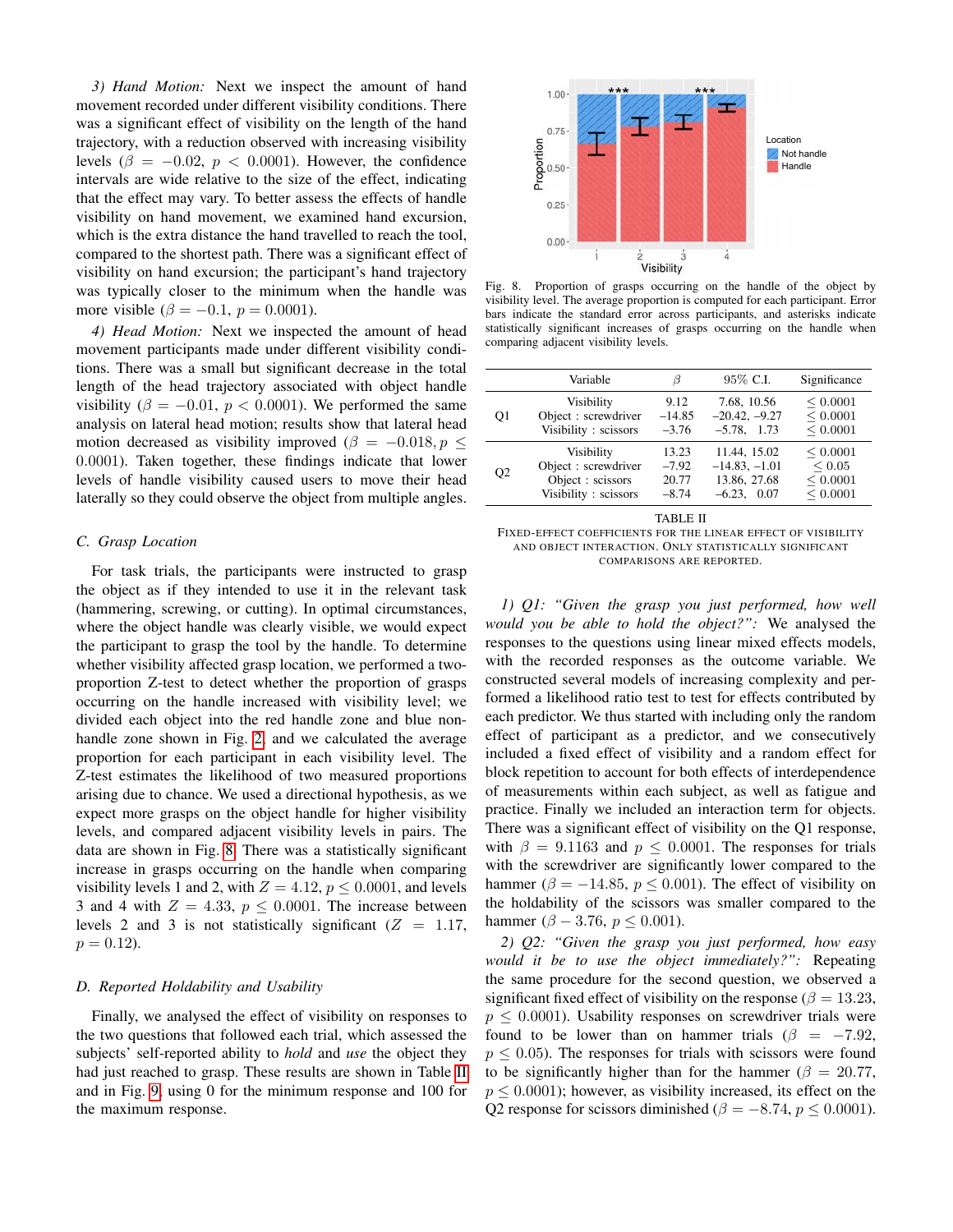

<span id="page-6-0"></span>Fig. 9. Mean response values and standard errors across users for Q1 and Q2, separated by object and visibility level.

## V. DISCUSSION

# *A. Handle Visibility Positively Affects Behaviour, Holdability, and Usability*

Our results indicate that participants were generally faster in planning and reaching to grasp the presented tool when its handle was more visible. Moreover, participants were more likely to grasp the handle, and they had higher confidence at being able to hold and successively use the object given the grasp they performed. These results identify handle visibility as a positive factor to the success of an object handover and visual occlusion as a negative factor affecting the behaviour and subjective perception of the receiver.

Our experiment did not test the effect of visual occlusion on the success of using the object since a trial was considered finished once the grasp had occurred. Thus, we further interpret our results of lower subjective ratings being associated with lower visibility as an expression of user frustration toward the lack of cooperation by the robot. Anecdotally, some participants spoke to the robot in disbelief on trials with low visibility. These findings align with [\[4\]](#page-8-3) in that humans adapt well to sub-optimal object offers with a severely occluded handle at the cost of performing compensatory grasping strategies and post-grasp re-adjustments.

We noticed two contrasting behaviours in the task trials, where participants were supposed to grasp the tool in order to use it immediately. Participants tended either (1) to aim at grasping the handle or (2) to grasp the part that was closest or most available, which compromises their ability to directly perform the task. In case (1), participants seemed to feel a strong bias due to the instruction of grasping to use the object, and they preferred grasping the object on its intended grasping affordance. This choice potentially necessitated extra time and entailed a general degradation of holdability and possibly of usability when the object was severely occluded. In case (2), participants exhibited a more flexible behaviour. They seemed to prefer to grasp the handle; however, when its occlusion was severe, they opted for grasping the tool's non-handle part, thus prioritising holdability over direct usability. We believe that this second behaviour is motivated by the excellent human skills in manipulation that easily permit in-hand or postgrasp re-manipulations. These results on the effects of visual occlusion are in line with previous results in [\[4\]](#page-8-3), where it was noted that participants preferred a temporary grasp when the grasping affordance was physically occluded. Our study extends this prior knowledge by providing strong evidence that the *visibility* of an offered tool's handle greatly facilitates task-oriented handovers from robot to human.

#### *B. Definition of Visual Occlusion and its Ramifications*

The scenes in this study were produced using the Unitybased simulator PrendoSim [\[35\]](#page-8-28). The object's level of occlusion was computed by assuming a fixed point of view and hand-picking a highly visible reference pose for each object. The rationale behind this choice is that a robot often does not know or cannot foresee the exact physical characteristics of its human partner, such as eye height, gaze direction, or visual acuity. We thus decided on a fixed point of view in front of the robot at medium height. Human beings are generally able to move around quickly; our participants had different heights and moved their trunk and head during the experiment, thus acquiring additional visual information from novel points of view (as measured by our head motion metrics). Our results indicate that even with some change in perspective through head motion, low levels of handle visibility computed from our chosen fixed point of view cause lower user confidence in holding and subsequently using the object. Another reason behind our choice of fixed point of view derives from situations where the human partner cannot move freely and/or cannot be easily observed by an assistive robot, as is the case for a mechanic working under a car [\[37\]](#page-8-30). In such scenarios, it would be appropriate to estimate an approximately constant position of the mechanic's head when offering tools.

Visual occlusion is generally caused by physical occlusion and the pose of the object with respect to the robot hand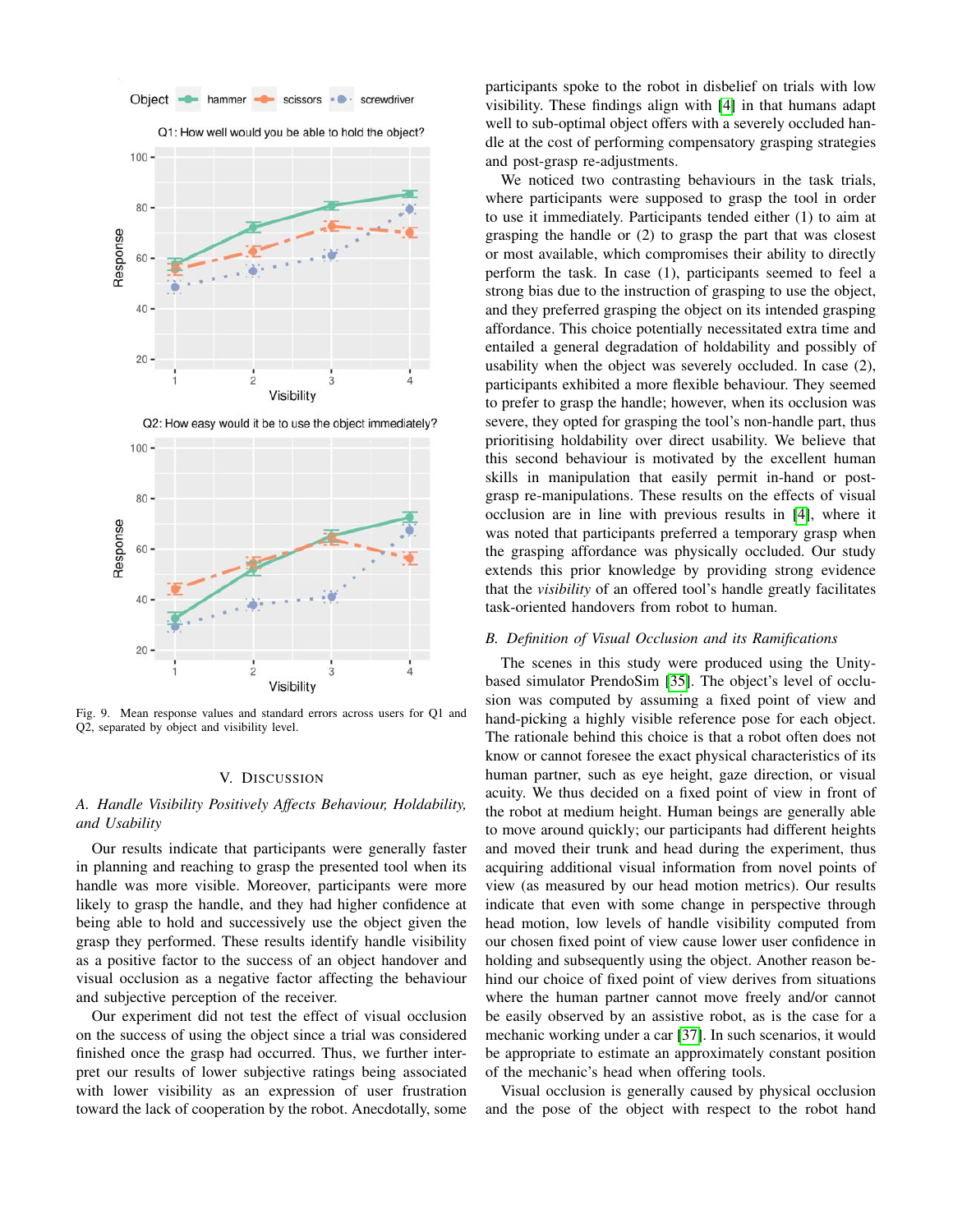and the user's head. While interdependent, these quantities are fundamentally different. Physical occlusion implies a certain level of visual occlusion, as the hand of the robot is covering a part of the surface of the object, thus increasing its visual occlusion. However, visual occlusion does not necessarily entail physical occlusion. For example, when the hammer is grasped on its head and the handle is oriented back toward the body of the robot, the handle is visually occluded but not physically occluded. This relationship can be expressed logically as  $occ_{phys} \Rightarrow occ_{vis}$  and  $occ_{vis} \not\Rightarrow occ_{phys}$ . Our consideration of visibility rather than physical exposure adds a new layer to the capabilities robots could soon demonstrate.

The orientation of the object with respect to the user also certainly plays an important role in how the offered object is perceived [\[25\]](#page-8-31), [\[26\]](#page-8-20). Orientations of the handle angled toward the partner are usually preferred, as they offer more unencumbered area and seem socially more natural, as if the robot is really offering the object to the receiver. Laterally oriented offerings suffer from a strong dependence on the handedness of the receiver; an object handle aimed to the side of the grasping hand is typically easier to reach than a handle in the opposite direction. Finally, if the object handle is offered oriented away from the human, *i.e.*, toward the robot, then the object is more visually occluded and the offering is perceived as awkward, as if the robot is not ready or willing to collaborate. Post-hoc visual inspection of the object poses presented in our study shows that the raw rotation values and visibility values vary widely relative to one another but are not completely statistically independent; they are related by the physics of grasping and the geometry of the viewing scene. However, when we added object orientation values to our statistical models of participant responses, we saw that the effect of orientation was either insignificant or very small compared to visibility. Thus, we believe the influence of visual occlusion on handovers is somewhat distinct from that of object orientation. Indeed, the visibility of the handle decreases as it is rotated toward the user because it becomes aligned with the viewing axis. The pose in which an oblong object has maximum visibility is angled away from the receiver. Optimal tool offering may require balancing of these quantities; future research should systematically investigate their interplay.

# *C. Implications for Human-Robot Interaction*

We believe that introducing consideration of visual occlusion in the grasp selection process will enable a robot to choose a grasp that will improve its interaction with the human receiver, and that will require the human receiver to adapt less to the robot. In particular, a useful ad hoc rule could be to offer the grasping part of the object so that it is more than 80% visible with respect to its maximum visibility, as being above this value (visibility level 4) significantly increases the chances of the receiver grasping the tool's handle (Fig. [8\)](#page-5-0). Following this rule would positively impact the perceived holdability and direct usability of the object after the handover. Future work should investigate and refine this rule of thumb to confirm its positive effects on human users.

Whenever it is feasible for a robotic agent to approximate the point of view of its human counterpart a priori, a robot could also use metrics such as reaction time as feedback to assess the quality of its offering of objects. This strategy would allow the agent to learn and adapt to the human user's preferences without the need for explicit feedback by the user.

# *D. Limitations and Directions for Future Work*

This work focused on visual occlusion; however, physical occlusion and the orientation of the object are also crucial in the planning of a grasp. Future work should aim to better understand the relationship among these three intertwined factors. The position of the object and the pose of the robot arm should also be varied in future work to better approximate realistic handover scenarios. Finally, we believe that continuing to display the performed grasp after it is complete could increase the quality and reliability of the user responses in such studies.

Another important observation can be made about the impact of the object on the effect of visual occlusion. Our analyses revealed that the effect of visibility on participant responses was not uniform across all objects. Specifically, the ratings for the screwdriver were lower on both questions, the hammer was rated highest overall, and the benefits of visibility for scissors plateaued at higher visibility levels. The effects of visual occlusion may be connected to the severity of the kinematic constraints that must be followed to use each object, as well as their overall size. One possible interpretation of our results is that higher levels of object-use constraints reduce the amount by which visibility affects the user's ability to perform a task-oriented grasp. As an example, when grasping the highly constrained scissors, one is likely to first grasp the tool with a temporary grasp that would not allow direct use, and then to rearrange one's grasp for the task. This case exemplifies how the visual occlusion of the object might not be the determining factor when objects have strong use constraints. From this perspective, future work should investigate a wider pool of objects and tools in order to further understand the correlation between use constraints and how visual occlusion affects grasp performance.

Finally, it would be valuable to investigate human grasping behaviour when facing unknown objects such as geometrically complicated antagonistic objects whose use is not intuitive, or objects designed to be used in multiple manners, thus investigating how visual occlusion impacts such choice. Another version of this experiment could have the robot pass the wrong tool, thus forcing the receiver to think about situational affordances, as in [\[38\]](#page-8-32).

# **ACKNOWLEDGMENTS**

The authors thank Eric Young, Natalia Egana Rosa and Maria-Paola Forte for their critical feedback as pilot participants. This research was partially supported by the Deutsche Forschungsgemeinschaft (DFG, German Research Foundation) under Germany's Excellence Strategy – EXC 2120/1 – 390831618.